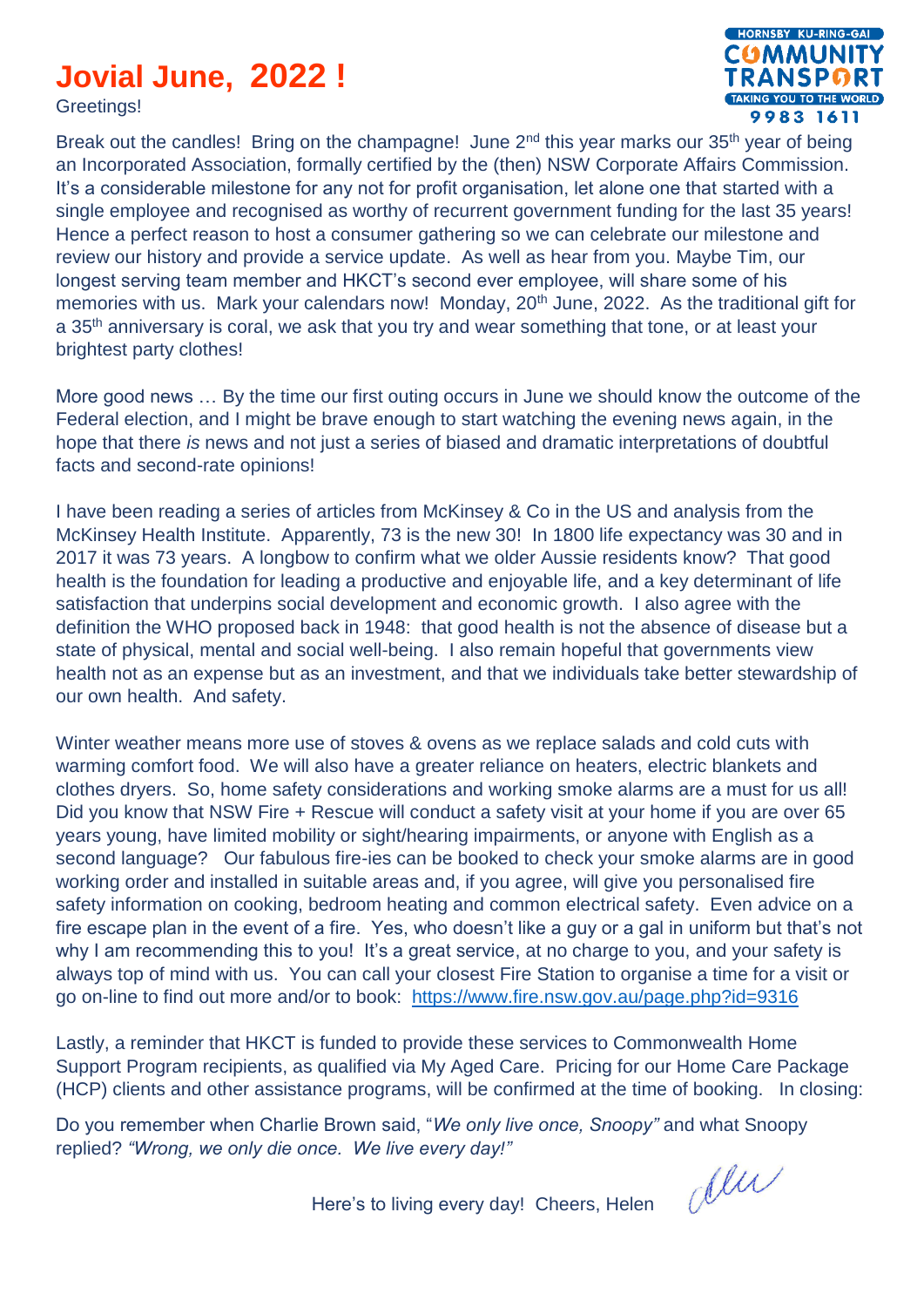

**Proof of vaccination may still be required at venues. A client on an outing may not be fully vaccinated, however, it is their responsibility to pre-check with the venue whether they shall be granted entry. Masks are still mandatory!**

Outings, destinations and/or venues may have to change to meet any new NSW Health directions.

| <b>Wed</b><br>1 <sup>st</sup> June                                                 | <b>VIVID - an evening trip from Manly Ferry</b><br>After two years of C-19 restrictions, the Vivid Light Festival is back.                                                                                                                                                                                                                                                                                                                  |                                                                                                                |
|------------------------------------------------------------------------------------|---------------------------------------------------------------------------------------------------------------------------------------------------------------------------------------------------------------------------------------------------------------------------------------------------------------------------------------------------------------------------------------------------------------------------------------------|----------------------------------------------------------------------------------------------------------------|
| Home<br>Pick-ups                                                                   | Your drivers will take you to the Manly Ferry, where you will sail to<br>Circular Quay, have a quick snack then return to Manly. Bring your<br>Opal Card and a warm coat.                                                                                                                                                                                                                                                                   | \$20 pp / \$35 pc<br><b>Bus Transport Only</b>                                                                 |
| Fri<br>3rd June<br>Home<br>Pick-ups                                                | <b>Bunnings Super Store, Pymble</b><br>Come with us to the new \$80 million Pymble store & cafe. Our<br>drivers are fighting over who gets to drive this day!! This outing has<br>been 10 years in the planning.<br><b>Ku-ring-gai LGA residents</b>                                                                                                                                                                                        | <b><i>FIST PRICES</i></b><br>ARE JUST THE<br><b>BEGINNING</b><br>$$15$ pp $/$ \$25 pc<br><b>Transport Only</b> |
| <b>Sat</b><br>4 <sup>th</sup> June<br>Home<br>Pick-ups                             | <b>Henry Kendall Cottage, West Gosford</b><br>The cottage was built by Peter Fagan, using convict labour, between<br>1836-1840. Poet Henry Kendall called the cottage home in 1873-<br>1874. \$5 entry to be paid to museum, lunch too at your own cost at<br>Gosford RSL. It's always a fun day with our weekend warriors.<br>Saturday phone number for cancellations: 0473 478 890                                                        | \$20 pp / \$35 pc<br><b>Transport Only</b>                                                                     |
| 8.15 am<br>Turramurra                                                              | Monday $6th$ June – Tour of the Central Coast<br><b>Marine Discovery Centre, Terrigal</b>                                                                                                                                                                                                                                                                                                                                                   |                                                                                                                |
| 8.30 am<br>Willow<br>Park, Hornsby<br>$9.00$ am<br>Pennant<br><b>Hills Library</b> | This educational, interactive and fun marine research & education<br>centre is a collaboration of local council, tourism and environmental<br>education bodies to raise awareness about the marine habitats of the<br>central coast. There is a café on site and will be time afterward to<br>explore the shops at Terrigal.<br>No Home Pickups. Need a Cabcharge home from your pick-up<br>point? Ask for the additional price on booking. | \$35 pp / \$65 pc<br><b>Transport &amp; Entry Fee</b>                                                          |
|                                                                                    | <b>Central Coast Leagues Club</b>                                                                                                                                                                                                                                                                                                                                                                                                           |                                                                                                                |
| <b>Tues</b><br>7 <sup>th</sup> June<br>Home<br>Pick-ups                            | Enjoy a scenic drive to Gosford with us, and treat yourself to Roast of<br>the Day, baked and steamed veggies with gravy, and alternative<br>serves of pavlova with Chantilly cream & berry compote or warm<br>sticky chocolate cake with ice-cream. Order and pay for tea / coffee<br>separately. YUM!!                                                                                                                                    | \$50pp / \$95 pc<br>With main meal and<br>dessert                                                              |
| Fri                                                                                | <b>Bunnings Super Store, Pymble</b>                                                                                                                                                                                                                                                                                                                                                                                                         | <b>OWEST PRICES</b>                                                                                            |
| 10th June<br>Home<br>Pick-ups                                                      | Instead of the traditional green warehouse style, this building boasts<br>some unique architectural features, including the shape and design<br>of the roof, coloured exterior glass and extensive landscaping such<br>as a boardwalk around part of the site.<br><b>Hornsby LGA residents</b>                                                                                                                                              | ARE JUST THE<br><b>BEGINNING</b><br>$$15$ pp $/$ \$25 pc<br><b>Transport Only</b>                              |
|                                                                                    | <b>Concord "Mystery Tour"</b>                                                                                                                                                                                                                                                                                                                                                                                                               |                                                                                                                |
| <b>Sat</b><br>11 <sup>th</sup> June<br><b>Early Home</b>                           | Join our weekend warriors for an early morning drive around the<br>Canada Bay - Concord area with an early lunch at the "Backyard"<br>mystery venue Do you dare book this trip ???                                                                                                                                                                                                                                                          |                                                                                                                |
| Pick-ups                                                                           | Saturday phone number for cancellations: 0473 478 890                                                                                                                                                                                                                                                                                                                                                                                       | \$20 pp / \$35 pc<br><b>Transport Only</b>                                                                     |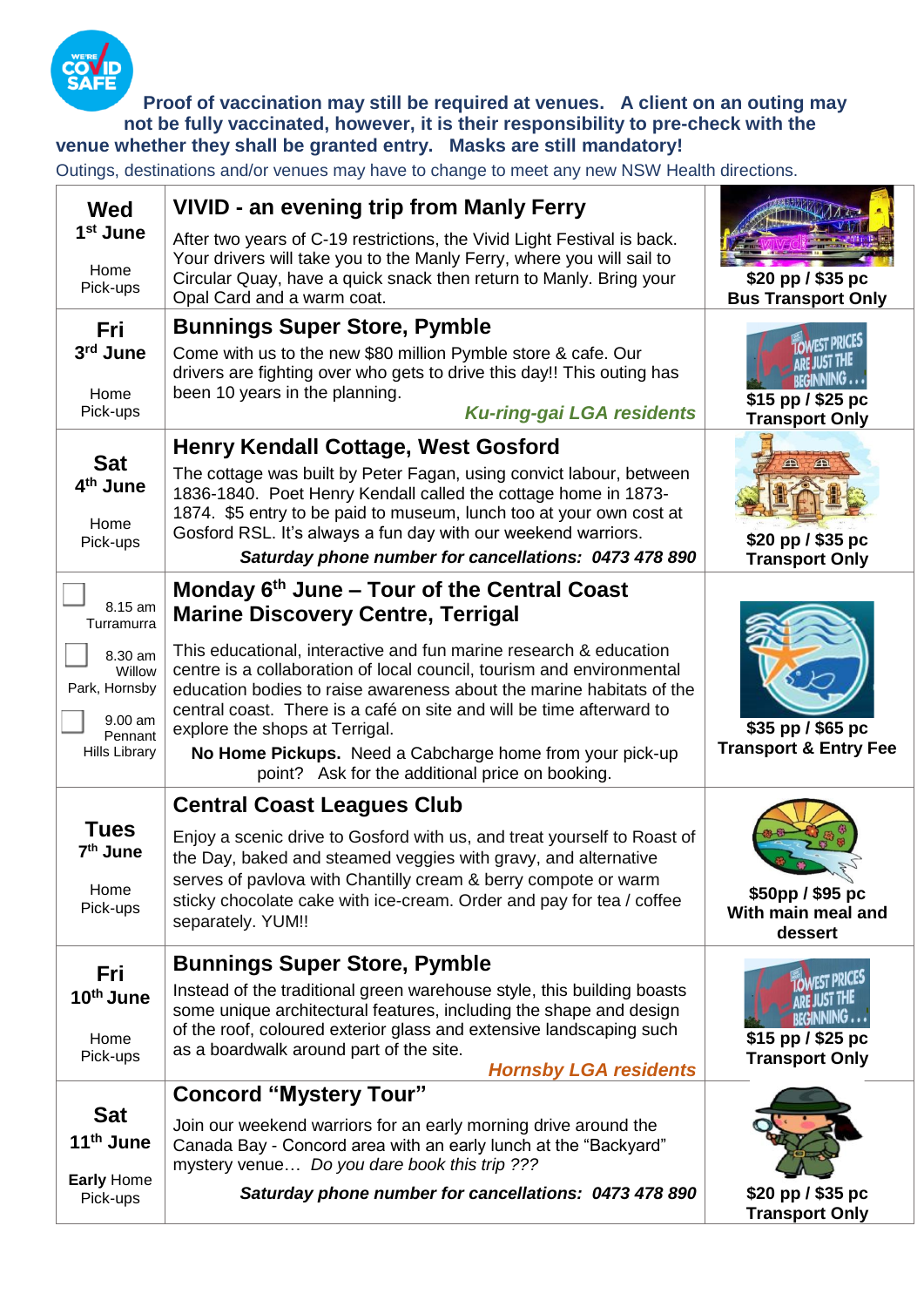| <b>Tues</b>                                          | <b>Bayview Golf Club, Mona Vale</b>                                                                                                                                                                                                                                                                                                                                                                                                                                    |                                                                       |
|------------------------------------------------------|------------------------------------------------------------------------------------------------------------------------------------------------------------------------------------------------------------------------------------------------------------------------------------------------------------------------------------------------------------------------------------------------------------------------------------------------------------------------|-----------------------------------------------------------------------|
| 14th June                                            | Take a leisurely drive on Mona Vale Road to the Northern Beaches<br>and have lunch at your own expense and choice at this friendly golf                                                                                                                                                                                                                                                                                                                                |                                                                       |
| Home<br>Pick-ups                                     | club. We will take a scenic drive if traffic and time permit.                                                                                                                                                                                                                                                                                                                                                                                                          | \$20 pp / \$35 pc<br><b>Transport only</b>                            |
| Fri                                                  | <b>Art Gallery of NSW, Archibald Exhibition</b>                                                                                                                                                                                                                                                                                                                                                                                                                        |                                                                       |
| 17 <sup>th</sup> June                                | Entry to the Art Gallery is free, and you can choose to have lunch<br>downstairs overlooking Woolloomooloo, or in the Domain. You can                                                                                                                                                                                                                                                                                                                                  |                                                                       |
| Home<br>Pick-ups                                     | purchase tickets to The Archibald Exhibition, maybe use your<br>Discover Vouchers? We aim to arrive at 11.15am<br><b>Ku-ring-gai LGA residents</b>                                                                                                                                                                                                                                                                                                                     | \$20 pp / \$35 pc<br><b>Transport only</b>                            |
|                                                      | <b>HKCT's Anniversary Party</b>                                                                                                                                                                                                                                                                                                                                                                                                                                        |                                                                       |
| <b>Mon</b><br>20th June<br>Home<br>Pick-ups          | To mark the 35 <sup>th</sup> anniversary of our incorporation, we ask that no<br>one schedule any appointments this day so you can join us for<br>lunch at the Turramurra Uniting Church Hall from 11.45am til 2pm.<br>The formalities will be brief, as will our service update, to ensure<br>you've time to mix and mingle and party with all the team. Being a<br>35 <sup>th</sup> occasion, please wear coral tones if you can, or anything bright<br>and festive! | $$15$ pp $/$ \$25 pc<br><b>Transport</b>                              |
| <b>Tues</b>                                          | <b>Waterfall Café, Kariong</b>                                                                                                                                                                                                                                                                                                                                                                                                                                         |                                                                       |
| 21 <sup>st</sup> June                                | Waterfall Cafe is nestled over the cascading ponds of the Mount<br>Penang Gardens, the gateway to the Central Coast.                                                                                                                                                                                                                                                                                                                                                   |                                                                       |
| Home<br>Pick-ups                                     | Main - Grilled chicken avocado & white wine cream sauce<br>Dessert – Carrot Cake served with ice cream & cream, tea / coffee                                                                                                                                                                                                                                                                                                                                           | \$50 pp / \$95 pc<br><b>Includes meal</b>                             |
| Fri                                                  | <b>Art Gallery of NSW, Archibald Exhibition</b>                                                                                                                                                                                                                                                                                                                                                                                                                        |                                                                       |
| 24 <sup>th</sup> June<br>Home                        | Entry to the Art Gallery is free, and you can choose to have lunch<br>downstairs overlooking Woolloomooloo, or in the Domain. You can<br>purchase tickets to The Archibald Exhibition, maybe use your<br>Discover Vouchers? We aim to arrive at 11.15am                                                                                                                                                                                                                | \$20 pp / \$35 pc                                                     |
| Pick-ups                                             | <b>Hornsby LGA residents</b>                                                                                                                                                                                                                                                                                                                                                                                                                                           | <b>Transport only</b>                                                 |
| <b>Sat</b>                                           | <b>Edogawa Commemorative Garden, Gosford</b>                                                                                                                                                                                                                                                                                                                                                                                                                           |                                                                       |
| 25 <sup>th</sup> June                                | This gift from Edogawa City in Japan, was designed in accordance<br>with the original principles of the Japanese Heian (700AD) period<br>and officially opened in September 1994. There is a café in the                                                                                                                                                                                                                                                               |                                                                       |
| Home<br>Pick-ups                                     | gardens and if time permits, we may stop at the Chocolate and<br>Nougat Factory on the way home. Lunch is at your own expense.                                                                                                                                                                                                                                                                                                                                         | \$20 pp / \$35 pc<br><b>Transport Only</b>                            |
|                                                      | Saturday phone number for cancellations: 0473 478 890                                                                                                                                                                                                                                                                                                                                                                                                                  |                                                                       |
| 8.15am<br>Turramurra<br>8.30am                       | Monday 27 <sup>th</sup> June – Bruce's Richmond / Windsor<br>Tour                                                                                                                                                                                                                                                                                                                                                                                                      |                                                                       |
| <b>Willow Pk</b><br>Hornsby                          | Bruce's history tour is on the trail of Governor Macquarie. Lunch                                                                                                                                                                                                                                                                                                                                                                                                      |                                                                       |
| 9.00am<br>Pennant<br><b>Hills Library</b>            | has been booked at the North Richmond Penrith Panther's Club<br>where you can choose something to suit your taste and budget!                                                                                                                                                                                                                                                                                                                                          |                                                                       |
|                                                      | No Home Pickups. Need a Cabcharge home from your pick-up<br>point? Ask for the additional price on booking.                                                                                                                                                                                                                                                                                                                                                            | \$20 pp / \$35 pc<br><b>Transport Only</b>                            |
|                                                      | <b>Kirribilli Club</b>                                                                                                                                                                                                                                                                                                                                                                                                                                                 |                                                                       |
| Tuesday<br>28 <sup>th</sup> June<br>Home<br>Pick-ups | Join us on a drive down to the Harbour Bridge, just recently<br>celebrated 90 years of service to Sydney. Then on to the Club to<br>enjoy a main course with alternate serves of Chicken Parmigiana /<br>Grilled John Dory, followed by Sticky Date / Crème Brûlée. Hot<br>and cold drinks will be at your own choice and expense.                                                                                                                                     | KIRRIBILLI CLUB<br>\$45pp / \$85 pc<br>Includes main<br>course & cake |